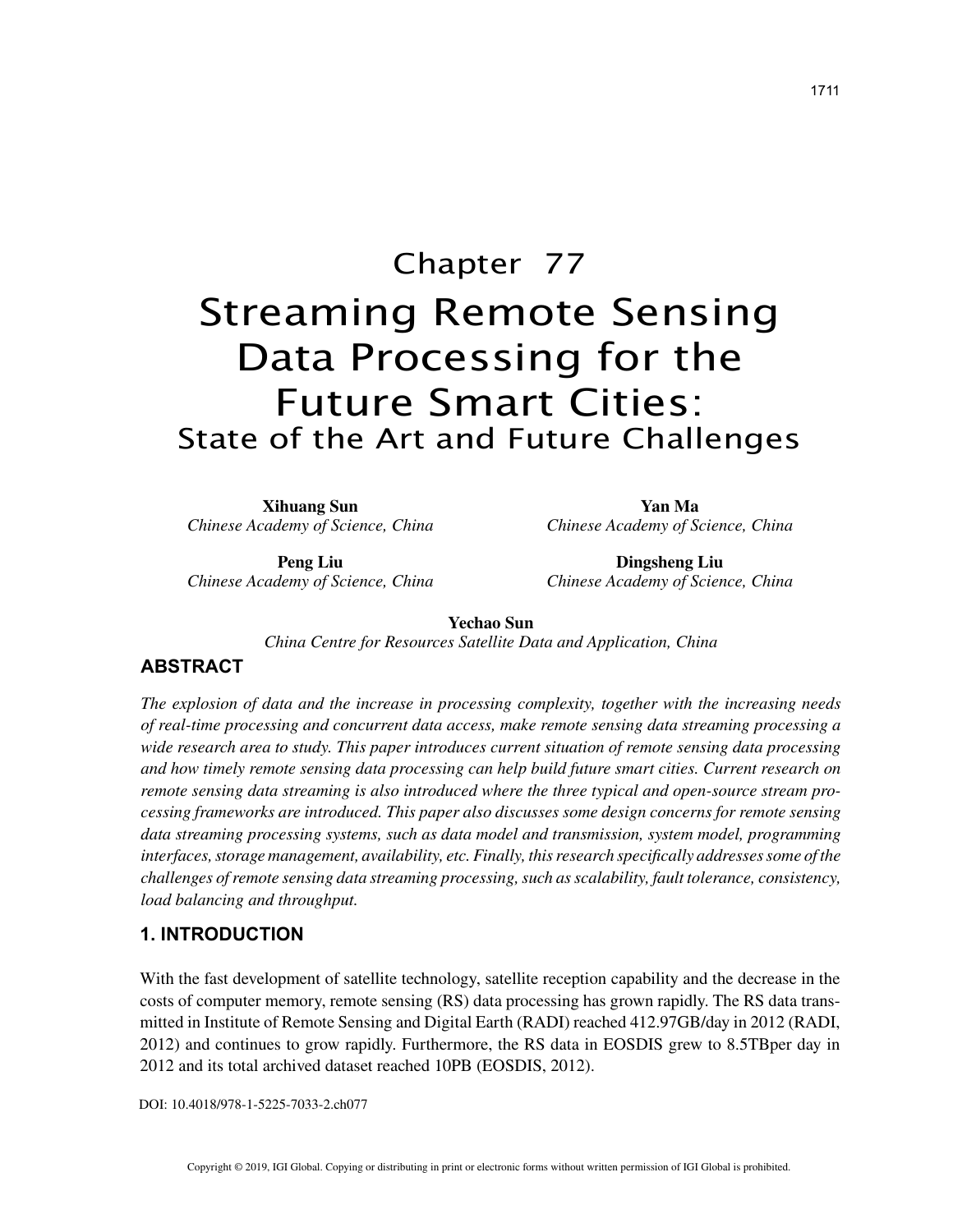#### *Streaming Remote Sensing Data Processing for the Future Smart Cities*

In addition to the data explosion, the needs of real-time processing and concurrent access of RS data processing has also increased as more time-strict applications are applied.RS data processing plays an important role in disaster monitoring, climate prediction, and many other city-related applications. Realtime processing of RS data can encourage the development of smart disaster management, pre-disaster risk assessment, and post-disaster risk assessment big data applications with more effective solutions and fewer energy costs. Increasing the speed of RS data processing of massive data and real-time analysis will benefit a lot in building future smart cities.

RS data are the earth-observing data continuously obtained from space borne and airborne sensors and other data acquisition measurements. As RS data is mainly transmitted as data streams from sensors but stored as data files for offline processing, research based on data files cannot achieve thorough real-time processing since they cannot fill the gap between data transmission and data processing. In fact, problems such as mixed programming across different hardware, IO bottlenecks caused by external disk storage, and coordination between distributed datacenters still cannot be fixed perfectly. Streaming RS data processing treats RS data as continuous data streams and completes data transmission and computing in memory. It may reduce the processing units by eliminating the disk storage of intermediate data and build a pipeline where sub part of processing can make interactions overlap in time. RS data streaming processing brings no extra burden to processing hardware and can break the parallel IO bottleneck with memory.

In this paper we introduce current research in RS data processing. Then we summarize mainstream data streaming processing frameworks. We also discuss aspects of building RS data streaming processing frameworks. Finally we discuss the challenges of future RS data streaming processing, such as scalability, fault tolerance, consistency, load balancing and throughput.

# **2. RELATED WORKS**

#### **2.1. Current Works in RS Data Processing**

To boost the speed of RS data processing, many research have been studied based on different architectures. These research mainly focus on offline RS data processing. Algorithms and processing patterns (Hailiang & LU, 2010; Jun-jun & Gang, 2010; Ke-fei, 2010; LIU et al., 2014) take the advantage of different hardware architectures such as GPU and FPGA. High performance clusters (Wei, Liu, & Wang, 2014; Xue-ping, 2013) enhance the RS data processing performance by using parallel computing. Distributed computing environments (Sekiguchi et al., 2008) can increase the data-storage capacity and expand the diversity of processing services.

There are also works based on cloud computing and RS big data computing. G-Hadoop (Wang et al., 2013) applied MapReduce across distributed data centers. Almeer(2012) employed Hadoop MapReduce framework to implement parallel processing of RS images and built an experimental 112-core highperformance cloud computing system. Wang (2014) estimates the statistical characteristics of RS big data in the wavelet transform domain. Task scheduling strategies (W. Zhang, Wang, Ma, & Liu, 2014) across data centers were also studied. Wang (2015) discusses some research issues about processing distributed internet of things data in clouds.

Apart from these works, Research on RS data streaming processing mainly focuses on data model and data querying. StreamInsight (Kazemitabar, Demiryurek, Ali, Akdogan, & Shahabi, 2010) support